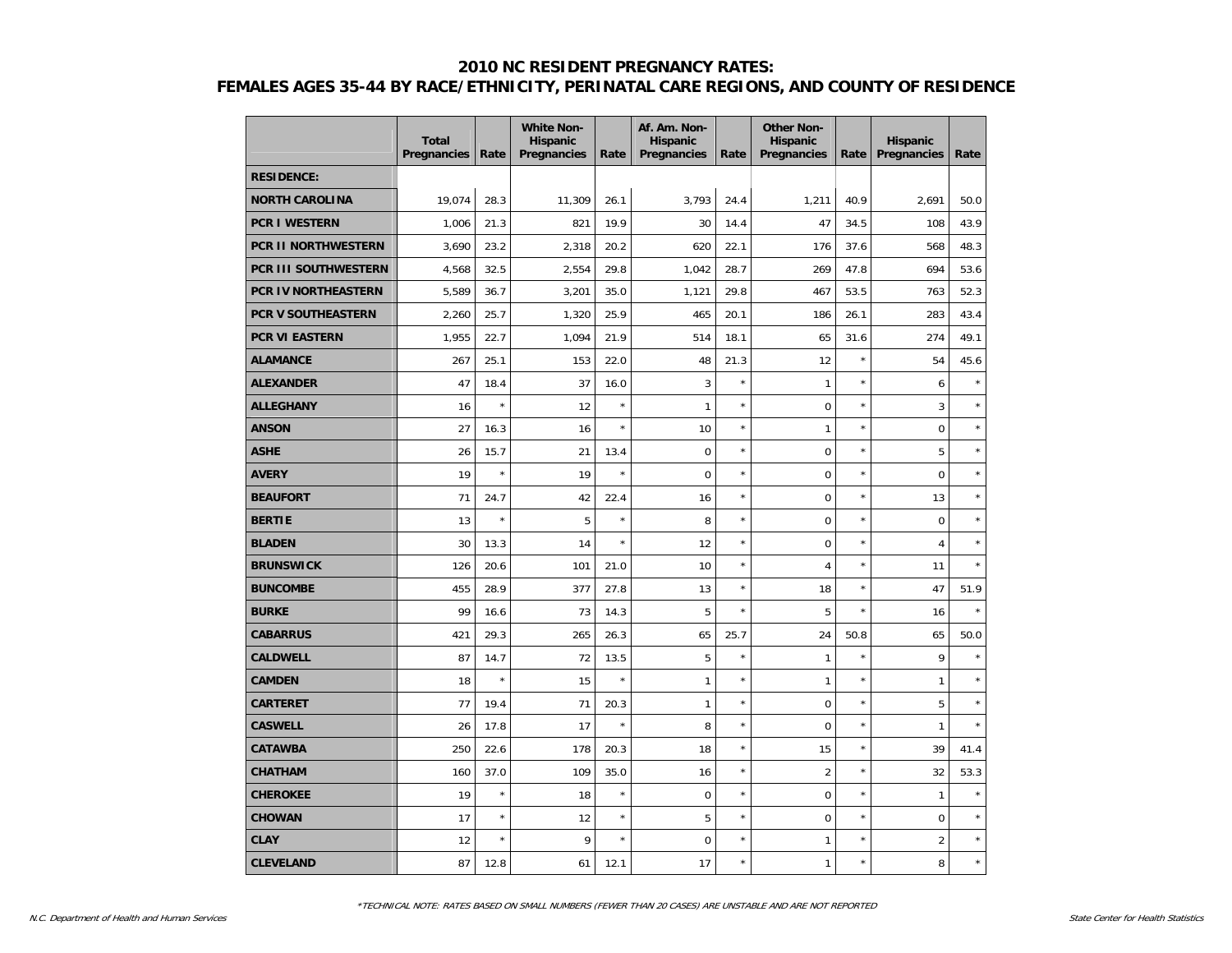|                   | <b>Total</b><br>Pregnancies | Rate    | <b>White Non-</b><br><b>Hispanic</b><br>Pregnancies | Rate    | Af. Am. Non-<br><b>Hispanic</b><br>Pregnancies | Rate    | <b>Other Non-</b><br><b>Hispanic</b><br>Pregnancies | Rate    | <b>Hispanic</b><br>Pregnancies | Rate    |
|-------------------|-----------------------------|---------|-----------------------------------------------------|---------|------------------------------------------------|---------|-----------------------------------------------------|---------|--------------------------------|---------|
| <b>COLUMBUS</b>   | 73                          | 20.2    | 44                                                  | 19.2    | 17                                             | $\star$ | $\mathbf{1}$                                        | ×       | 10                             |         |
| <b>CRAVEN</b>     | 148                         | 26.0    | 95                                                  | 25.2    | 24                                             | 17.3    | 10                                                  | $\star$ | 19                             | $\star$ |
| <b>CUMBERLAND</b> | 647                         | 30.1    | 304                                                 | 30.3    | 224                                            | 26.4    | 46                                                  | 38.7    | 70                             | 38.8    |
| <b>CURRITUCK</b>  | 28                          | 16.2    | 28                                                  | 17.8    | $\mathbf 0$                                    | $\star$ | $\pmb{0}$                                           | $\star$ | $\Omega$                       |         |
| <b>DARE</b>       | 67                          | 30.4    | 53                                                  | 26.7    | 1                                              | $\star$ | 1                                                   | $\star$ | 12                             | $\star$ |
| <b>DAVIDSON</b>   | 219                         | 18.1    | 169                                                 | 17.0    | 13                                             | $\star$ | 10                                                  | $\star$ | 26                             | 36.0    |
| <b>DAVIE</b>      | 57                          | 19.6    | 41                                                  | 16.3    | $\overline{2}$                                 | $\star$ | 5                                                   | $\star$ | 9                              | $\star$ |
| <b>DUPLIN</b>     | 91                          | 24.0    | 31                                                  | 15.9    | 12                                             | $\star$ | $\mathbf 0$                                         | $\star$ | 48                             | 57.3    |
| <b>DURHAM</b>     | 856                         | 44.6    | 368                                                 | 47.3    | 250                                            | 31.4    | 78                                                  | 75.7    | 152                            | 63.2    |
| <b>EDGECOMBE</b>  | 72                          | 19.5    | 17                                                  | $\star$ | 48                                             | 22.8    | $\pmb{0}$                                           | $\star$ | $\overline{7}$                 | $\star$ |
| <b>FORSYTH</b>    | 726                         | 29.8    | 396                                                 | 28.7    | 153                                            | 21.6    | 27                                                  | 35.9    | 149                            | 54.7    |
| <b>FRANKLIN</b>   | 98                          | 22.1    | 66                                                  | 22.6    | 16                                             | $\star$ | 3                                                   | $\star$ | 13                             | $\star$ |
| <b>GASTON</b>     | 335                         | 21.3    | 235                                                 | 19.8    | 59                                             | 23.1    | 11                                                  | $\star$ | 30                             | 33.0    |
| <b>GATES</b>      | 15                          | $\star$ | 10                                                  | $\star$ | $\overline{4}$                                 | $\star$ | $\mathbf{1}$                                        | $\star$ | $\mathbf 0$                    |         |
| <b>GRAHAM</b>     | $\overline{4}$              | $\star$ | 3                                                   | $\star$ | $\Omega$                                       | $\star$ | $\mathbf 0$                                         | $\star$ | $\mathbf{1}$                   |         |
| <b>GRANVILLE</b>  | 116                         | 27.9    | 72                                                  | 28.6    | 25                                             | 19.2    | 5                                                   | $\star$ | 14                             | $\star$ |
| <b>GREENE</b>     | 18                          | $\star$ | 10                                                  | $\star$ | 5                                              | $\star$ | $\mathbf 0$                                         | $\star$ | 3                              | $\star$ |
| <b>GUILFORD</b>   | 1,060                       | 30.5    | 510                                                 | 28.7    | 346                                            | 27.4    | 89                                                  | 45.8    | 111                            | 46.0    |
| <b>HALIFAX</b>    | 59                          | 17.5    | 21                                                  | 16.5    | 32                                             | 17.3    | $\overline{4}$                                      | $\star$ | $\overline{2}$                 | $\star$ |
| <b>HARNETT</b>    | 192                         | 23.4    | 118                                                 | 22.2    | 38                                             | 20.5    | 6                                                   | $\star$ | 30                             | 36.1    |
| <b>HAYWOOD</b>    | 54                          | 14.1    | 46                                                  | 12.6    | $\overline{2}$                                 | $\star$ | $\mathbf 0$                                         | $\star$ | 6                              | $\star$ |
| <b>HENDERSON</b>  | 129                         | 20.0    | 94                                                  | 17.2    | $\overline{2}$                                 | $\star$ | 6                                                   | $\star$ | 27                             | 44.1    |
| <b>HERTFORD</b>   | 25                          | 17.7    | 10                                                  | $\star$ | 15                                             | $\star$ | 0                                                   | $\star$ | $\Omega$                       | $\star$ |
| <b>HOKE</b>       | 79                          | 23.5    | 43                                                  | 31.1    | 20                                             | 17.0    | 8                                                   | $\star$ | 8                              | $\star$ |
| <b>HYDE</b>       | 10                          | $\star$ | 3                                                   | $\star$ | 1                                              | $\star$ | $\mathbf{1}$                                        | $\star$ | 5                              | $\star$ |
| <b>IREDELL</b>    | 292                         | 24.1    | 219                                                 | 22.9    | 20                                             | 13.7    | 5                                                   | $\star$ | 48                             | 61.4    |
| <b>JACKSON</b>    | 46                          | 22.1    | 34                                                  | 20.1    | $\overline{0}$                                 | $\star$ | 9                                                   | $\star$ | 3                              | $\star$ |
| <b>JOHNSTON</b>   | 366                         | 26.3    | 226                                                 | 22.6    | 60                                             | 27.1    | 8                                                   | $\star$ | 69                             | 46.9    |
| <b>JONES</b>      | 6                           | $\star$ | $\overline{4}$                                      | $\star$ | $\overline{c}$                                 | $\star$ | $\overline{0}$                                      | $\star$ | $\Omega$                       | $\star$ |
| LEE               | 106                         | 27.3    | 54                                                  | 24.0    | 17                                             | $\star$ | 3                                                   | $\star$ | 32                             | 40.7    |
| <b>LENOIR</b>     | 74                          | 20.3    | 25                                                  | 13.5    | 35                                             | 23.0    | $\mathbf{1}$                                        | $\star$ | 12                             | $\star$ |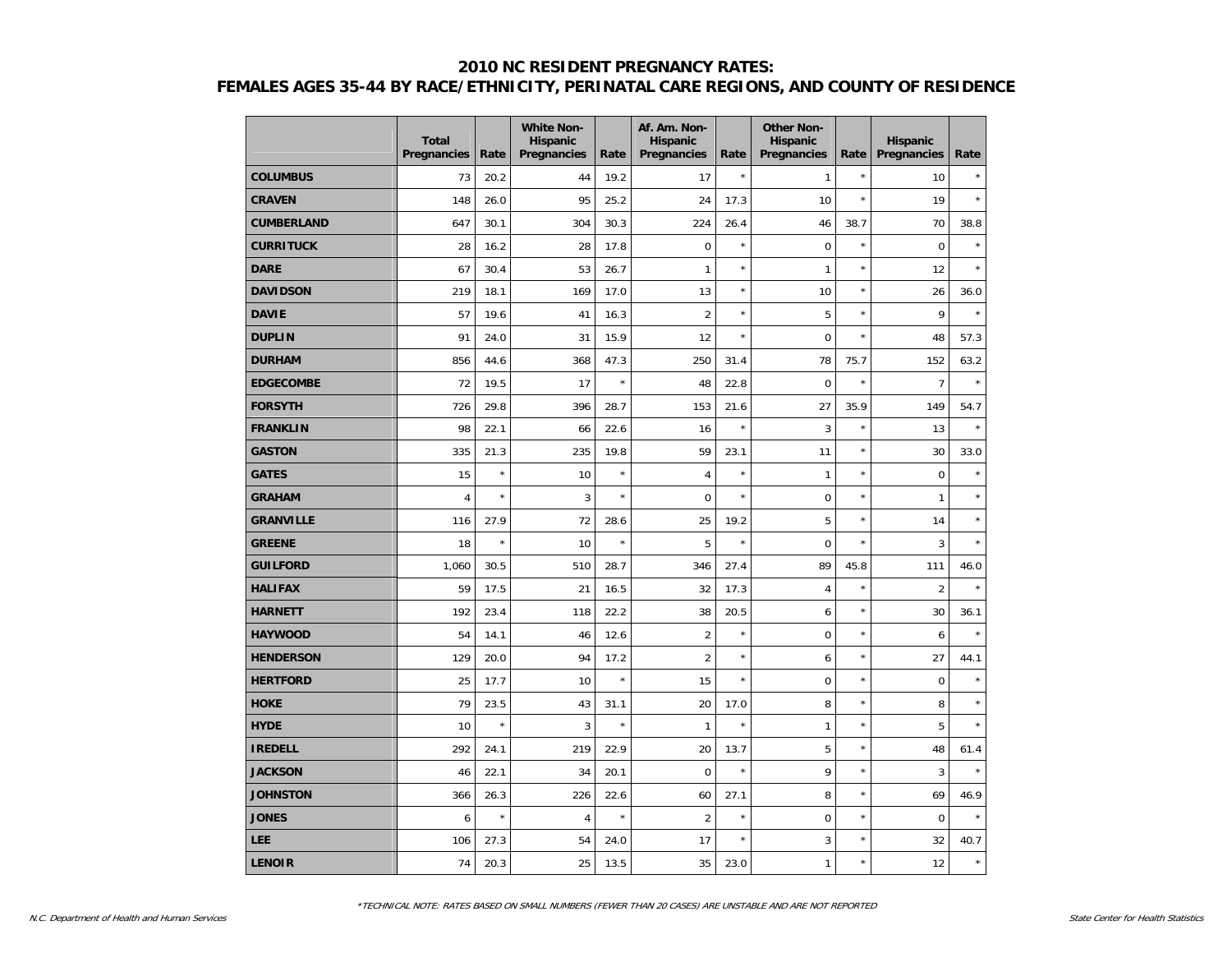|                    | <b>Total</b><br>Pregnancies | Rate    | <b>White Non-</b><br>Hispanic<br>Pregnancies | Rate    | Af. Am. Non-<br>Hispanic<br>Pregnancies | Rate    | <b>Other Non-</b><br>Hispanic<br>Pregnancies | Rate    | <b>Hispanic</b><br>Pregnancies | Rate    |
|--------------------|-----------------------------|---------|----------------------------------------------|---------|-----------------------------------------|---------|----------------------------------------------|---------|--------------------------------|---------|
| <b>LINCOLN</b>     | 121                         | 20.2    | 90                                           | 17.4    | 5                                       | $\star$ | 5                                            | $\star$ | 21                             | 54.0    |
| <b>MCDOWELL</b>    | 51                          | 16.8    | 42                                           | 15.2    | $\overline{2}$                          | $\star$ | 3                                            | $\star$ | $\overline{4}$                 | $\star$ |
| <b>MACON</b>       | 39                          | 22.4    | 31                                           | 19.8    | $\mathbf{1}$                            | $\star$ | $\overline{2}$                               | $\star$ | 5                              | $\star$ |
| <b>MADISON</b>     | 28                          | 20.9    | 26                                           | 20.0    | $\mathbf 0$                             | $\star$ | $\overline{0}$                               | $\star$ | $\overline{2}$                 | $\star$ |
| <b>MARTIN</b>      | 16                          | $\star$ | 8                                            | $\star$ | 6                                       | $\star$ | 0                                            | $\star$ | $\overline{2}$                 | $\star$ |
| <b>MECKLENBURG</b> | 3,005                       | 40.3    | 1,491                                        | 41.3    | 817                                     | 31.3    | 196                                          | 48.2    | 494                            | 58.7    |
| <b>MITCHELL</b>    | 12                          | $\star$ | 10                                           | $\star$ | $\mathbf 0$                             | $\star$ | $\mathbf{1}$                                 | $\star$ | $\mathbf{1}$                   | $\star$ |
| <b>MONTGOMERY</b>  | 49                          | 26.4    | 27                                           | 22.8    | 6                                       | $\star$ | $\overline{0}$                               | $\star$ | 16                             | $\star$ |
| <b>MOORE</b>       | 160                         | 29.2    | 121                                          | 29.3    | 12                                      | $\star$ | 10                                           | $\star$ | 16                             | $\star$ |
| <b>NASH</b>        | 150                         | 22.9    | 72                                           | 21.3    | 52                                      | 19.5    | $\overline{7}$                               | $\star$ | 19                             | $\star$ |
| <b>NEW HANOVER</b> | 407                         | 30.4    | 319                                          | 31.0    | 39                                      | 19.1    | 19                                           | $\star$ | 29                             | 43.5    |
| <b>NORTHAMPTON</b> | 23                          | 18.9    | 9                                            | $\star$ | 12                                      | $\star$ | $\mathbf{1}$                                 | $\star$ | $\mathbf{1}$                   | $\star$ |
| <b>ONSLOW</b>      | 277                         | 28.9    | 198                                          | 29.5    | 33                                      | 19.5    | 16                                           | $\star$ | 26                             | 35.2    |
| <b>ORANGE</b>      | 350                         | 40.0    | 218                                          | 36.5    | 33                                      | 30.6    | 61                                           | 61.3    | 37                             | 51.9    |
| <b>PAMLICO</b>     | 13                          | $\star$ | 10                                           | $\star$ | $\overline{2}$                          | $\star$ | $\mathbf 0$                                  | $\star$ | $\mathbf{1}$                   |         |
| <b>PASQUOTANK</b>  | 71                          | 29.5    | 41                                           | 29.5    | 19                                      | $\star$ | 3                                            | $\star$ | $\overline{7}$                 |         |
| <b>PENDER</b>      | 74                          | 21.3    | 66                                           | 24.7    | $\sqrt{4}$                              | $\star$ | $\mathbf{1}$                                 | $\star$ | 3                              |         |
| <b>PERQUIMANS</b>  | 14                          | $\star$ | 10                                           | $\star$ | $\overline{4}$                          | $\star$ | $\pmb{0}$                                    | $\star$ | $\pmb{0}$                      | $\star$ |
| <b>PERSON</b>      | 68                          | 25.1    | 46                                           | 24.9    | 17                                      | $\star$ | $\mathbf{1}$                                 | $\star$ | 3                              | $\star$ |
| <b>PITT</b>        | 291                         | 27.3    | 165                                          | 28.7    | 91                                      | 22.6    | 11                                           | ×       | 23                             | 38.5    |
| <b>POLK</b>        | 18                          | $\star$ | 15                                           | $\star$ | $\overline{0}$                          | $\star$ | $\overline{0}$                               | $\star$ | 3                              |         |
| <b>RANDOLPH</b>    | 188                         | 18.4    | 129                                          | 15.5    | 12                                      | $\star$ | $\overline{2}$                               | $\star$ | 45                             | 39.9    |
| <b>RICHMOND</b>    | 60                          | 19.2    | 39                                           | 21.6    | 10                                      | $\star$ | 3                                            | $\star$ | 8                              | ×       |
| <b>ROBESON</b>     | 204                         | 23.1    | 61                                           | 25.8    | 30                                      | 14.1    | 77                                           | 20.5    | 36                             | 61.7    |
| <b>ROCKINGHAM</b>  | 114                         | 17.3    | 81                                           | 16.7    | 21                                      | 15.5    | $\mathbf{1}$                                 | $\star$ | 11                             | $\star$ |
| <b>ROWAN</b>       | 161                         | 17.7    | 112                                          | 16.3    | 14                                      | $\star$ | 4                                            | $\star$ | 30                             | 44.7    |
| <b>RUTHERFORD</b>  | 76                          | 16.8    | 64                                           | 16.9    | 9                                       | $\star$ | $\mathbf 0$                                  | $\star$ | 3                              | $\star$ |
| <b>SAMPSON</b>     | 104                         | 24.5    | 39                                           | 16.5    | 24                                      | 21.3    | $\overline{2}$                               | $\star$ | 39                             | 58.6    |
| <b>SCOTLAND</b>    | 55                          | 23.6    | 24                                           | 21.8    | 19                                      | $\star$ | 9                                            | $\star$ | 3                              | $\star$ |
| <b>STANLY</b>      | 66                          | 16.6    | 48                                           | 14.4    | 8                                       | $\star$ | 6                                            | $\star$ | $\overline{4}$                 |         |
| <b>STOKES</b>      | 41                          | 12.0    | 37                                           | 11.7    | $\overline{2}$                          | $\star$ | $\mathbf{1}$                                 | $\star$ | $\mathbf{1}$                   | ×       |